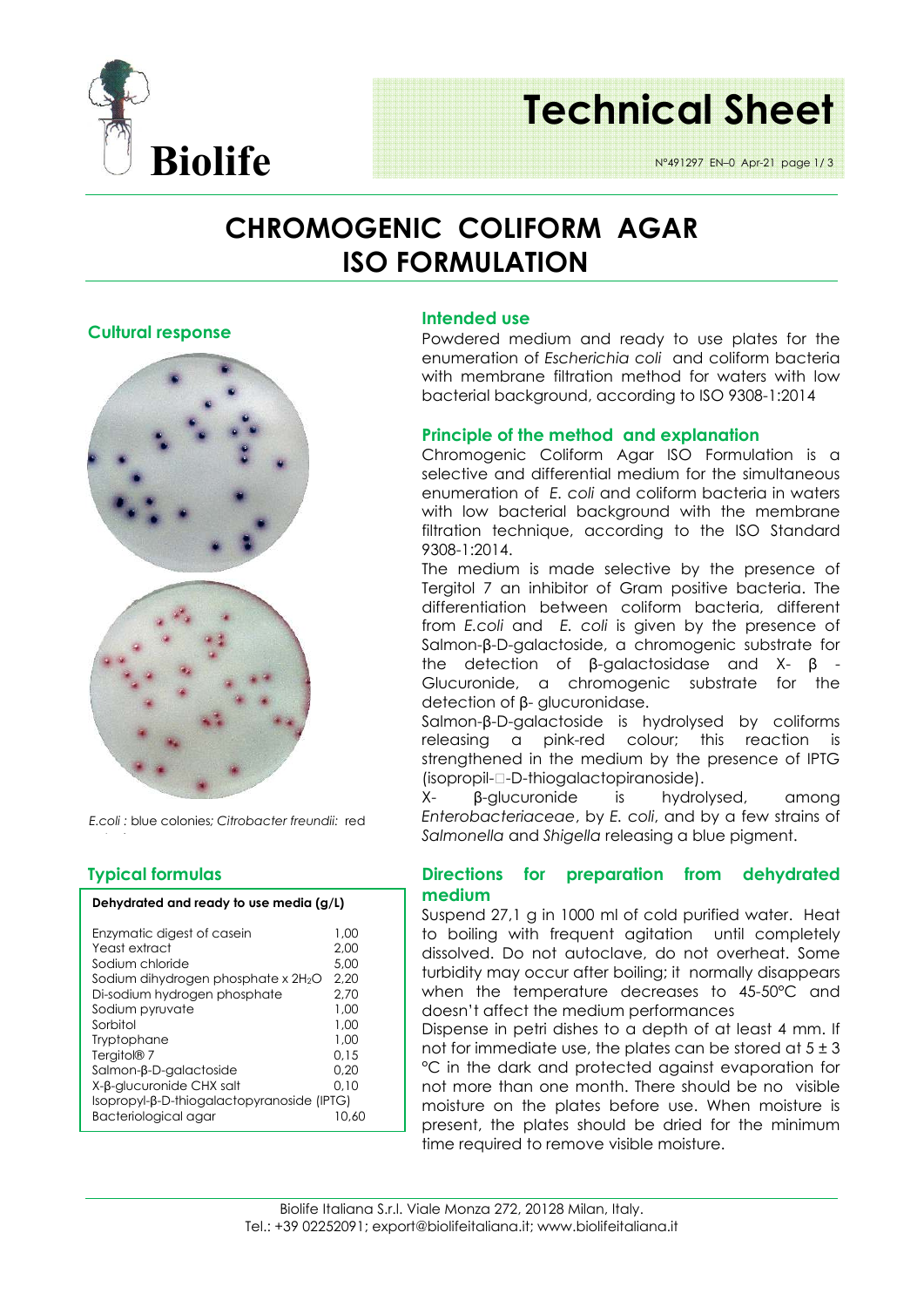

# **Technical Sheet**

N°491297 EN–0 Apr-21 page 2/ 3

#### **Technique**

Filter 100 ml (or other volumes, e.g. 250 ml for bottled water) of the sample using a membrane filter usually about 47 mm or 50 mm in diameter, with filtration characteristics equivalent to a rated nominal pore diameter of 0,45 µm and, preferentially, with grid lines. The minimum volume for filtration is 10 ml of sample or dilutions thereof to ensure even distribution of the bacteria on the membrane filter.

After filtration place the membrane filter on the Chromogenic Coliform Agar ISO Form., ensuring that no air is trapped underneath, invert petri dish, and incubate at  $36 \pm 2$  °C for 18-24 h.

Examine the membrane filters and count:

- All pink to red colonies (positive for β-D-galactosidase reaction) as presumptive coliform bacteria that are not *E. coli*.
- All dark-blue to violet colonies (positive for β-D-galactosidase and β-D-glucuronidase reactions) as *E. coli*.

To avoid false-positive results, caused by oxidase positive bacteria, for example, *Aeromonas* spp, the presumptive colonies shall be confirmed by a negative oxidase reaction (Oxidase test Strips, cat. N° 191040ST)

Perform the oxidase test preferentially on all, or at least 10 selected pink to red colonies (coliform bacteria, different from *E.coli*), the test should be negative.

The count of total coliform bacteria is the sum of all oxidase negative pink to red colonies plus all dark-blue to violet colonies.

#### **Limitations**

Some strains of E. coli which are β -D-glucuronidase negative, such as *Escherichia coli* O157, will not be detected as *E. coli.* As they are β -D-galactosidase positive, they will appear as coliform bacteria on this chromogenic agar.

#### **Quality control: microbiological characteristics**

| <b>CONTROL STRAINS</b> |             |       | <b>INOCULATION</b><br><b>INOCUBATION</b> |               | <b>SPECIFICATIONS</b>           |                |
|------------------------|-------------|-------|------------------------------------------|---------------|---------------------------------|----------------|
| E. coli                | <b>ATCC</b> | 25922 | O                                        |               | 37°C /24H / A BLUE COLONIES     | A/C $\geq$ 0.7 |
| E. coli                | <b>ATCC</b> | 8739  | O                                        |               | 37°C /24H / A BLUE COLONIES     | A/C $\geq$ 0.7 |
| E.aerogenes            | ATCC        | 13048 | O                                        |               | 37°C /24H / A PINK COLONIES     | A/C $\geq$ 0.7 |
| C.freundii             | ATCC        | 43864 | O                                        |               | 37°C /24H / A RED COLONIES      | A/C $\geq$ 0.7 |
| P.aeruginosa           | <b>ATCC</b> | 10145 | Е                                        | 37°C /24H / A | GOOD GROWTH COLOURLESS COLONIES |                |
| E. faecalis            | ATCC        | 19433 | ΜМ                                       |               | 37°C /24H / A GROWTH INHIBITED  |                |

A: AEROBIC INCUBATION

A/C (Productivity Ratio): CFU OBTAINED ON TEST BATCH / CFU OBTAINED ON TRYPTIC SOY AGAR

Q: QUANTITATIVE MF (MEMBRANE FILTRATION) METHOD / E: ECOMETRY / MM: MODIFIED MILES MISRA

#### **Storage**

Dehydrated medium REF 4012972: keep tightly closed, away from bright light, at +2°C to +8 °C User prepared plates : up to 1 month at  $+2^{\circ}C$  to  $+8$  °C, in the dark, protected against evaporation.

Ready to use plates (REF 491297) and flasks (5112972): keep at +2ºC to +8 ºC

#### **Precautions**

The products described are for Laboratory use only.

#### **References**

ISO 9308-1:2014 Water quality - Enumeration of *Escherichia coli* and coliform bacteria - Part 1: Membrane filtration method for waters with low bacterial background flora.